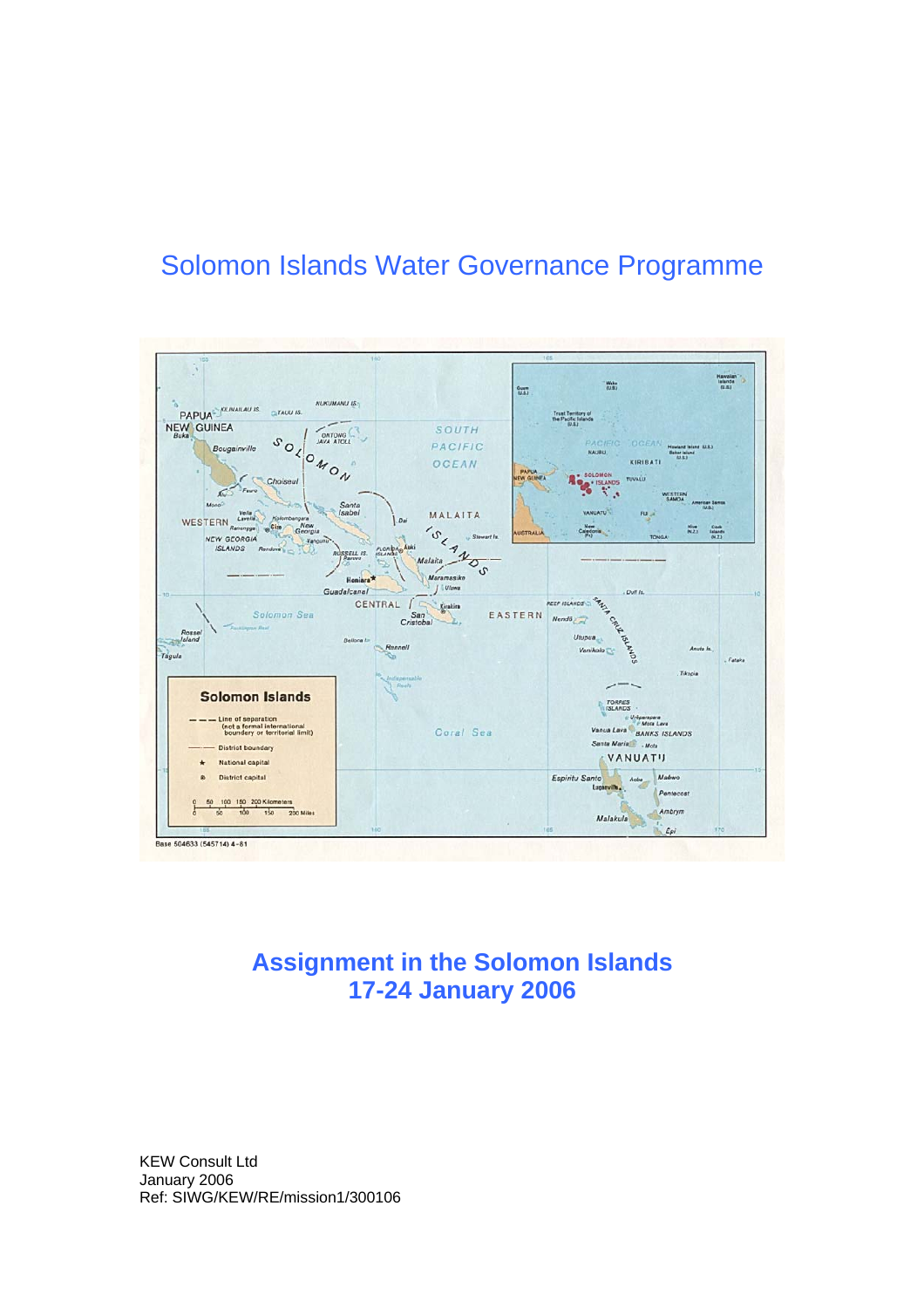# **1 Purpose of the visit**

The purpose of this assignment was to collect the existing documentation relating to water sector in the Solomon Islands. This includes legislation on water and sectors impacting on it, studies, reports and data.

# **2 Programme**

As the only photocopying machine available in the building was not functioning and no electronic copy of the documents was existing, I had to scan all the documents collected which occupied most of my time in the Solomons.

| Tuesday 17   | First meeting with Charlie Bepapa.  |
|--------------|-------------------------------------|
|              |                                     |
|              | Localization of documents.          |
| Wednesday 18 | Documents collection and scanning.  |
| Thursday 19  | Documents collection and scanning.  |
| Friday 20    | Documents collection and scanning.  |
|              | Meeting with SIWA                   |
| Monday 23    | Documents collection and scanning.  |
|              | Meeting with Ministry of Health     |
| Tuesday 24   | Departure from the Solomon islands. |

# **3 Solomon Islands Water Sector Overview**

The provision of water supply services in Honiara covers 69.6% of the population and about 50% of the population have access to piped water nationwide.

### **3.1 Current water sector structure**

| Ministry of Natural Resources - Department | Responsible for water resources assessment     |
|--------------------------------------------|------------------------------------------------|
| of Mines and Energy                        | and management.                                |
| Ministry of Natural Resources - Department | Responsible for environment assessment         |
| of Forestry, Environment and Conservation  |                                                |
| SIWA (under department of Mines and        | Established in 1992. responsible for water     |
| Energy)                                    | supply and sanitation in urban areas: Honiara, |
|                                            | Auki, Tulagi and Noro.                         |
| Ministry of Health                         | Water supply and sanitation in rural areas.    |
|                                            | Coordinate and assess demands coming from      |
|                                            | provincial governments. Compile demands        |
|                                            | into a document and look for funding.          |
| Provincial governments-Water Units         | Water supply in rural areas. Assess villages   |
|                                            | demand and transmit a request to the Ministry  |
|                                            | of Health. Design, implement and maintain      |
|                                            | water schemes.                                 |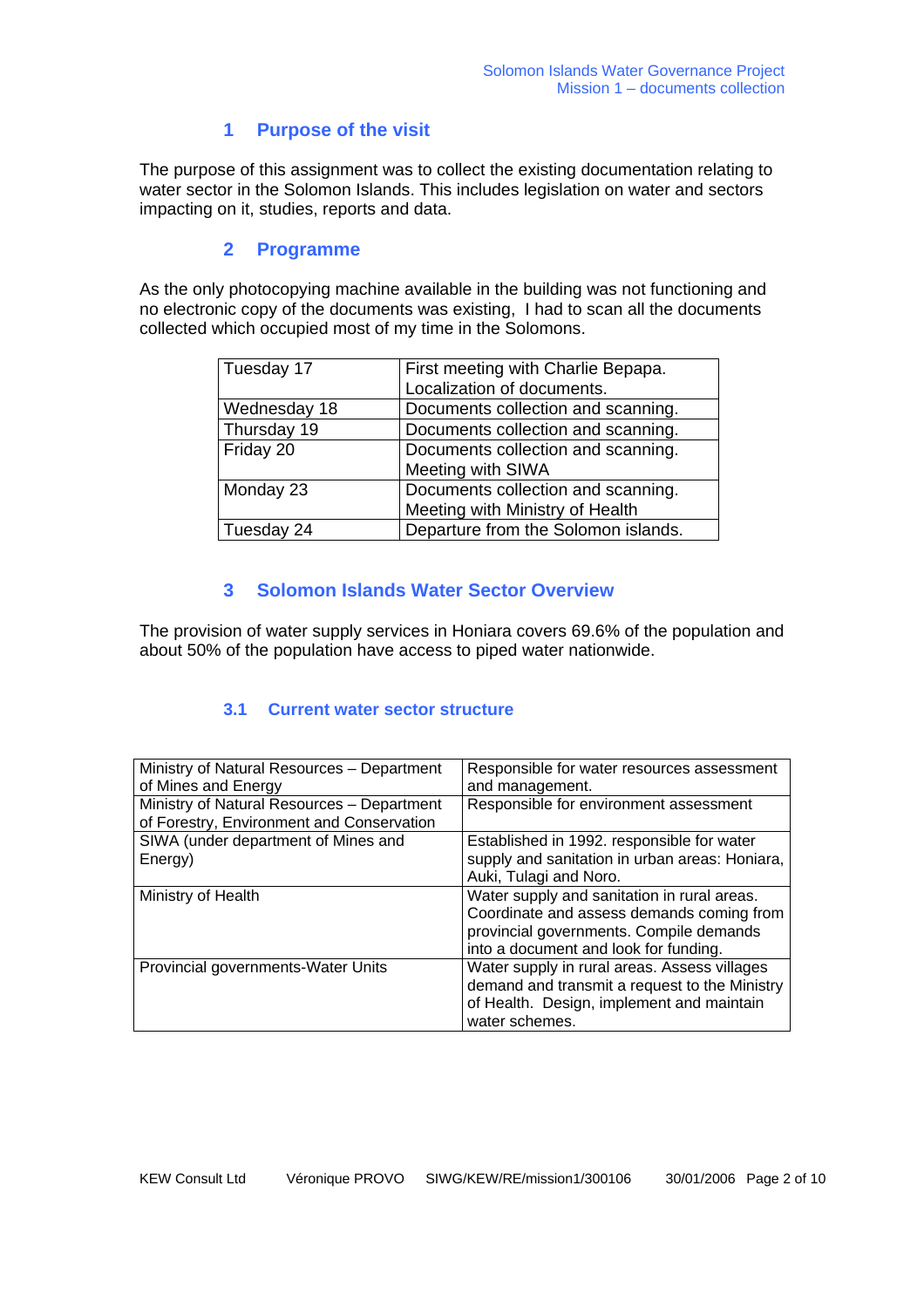# **3.2 Water Function and responsible bodies**

| <b>Water function</b>                      | <b>Responsible bodies</b>                     |
|--------------------------------------------|-----------------------------------------------|
| Water resources management                 | Ministry of Natural Resources – Dep. of Mines |
|                                            | and Energy                                    |
| watershed protection                       | Ministry of Natural Resources - Dep. of       |
|                                            | Forestry, Environment and Conservation.       |
| Water supply services                      | Urban areas: SIWA                             |
|                                            | Rural areas: Ministry of Health               |
| Sewerage services                          | <b>SIWA</b>                                   |
| Septic tank collection                     | Operated by Honiara City Council and a        |
|                                            | private company but shortage of manpower      |
|                                            | and vehicles so sewage is flooding from tanks |
|                                            | into the river.                               |
| Storm Water drainage                       | <b>NA</b>                                     |
| Hydrology, hydrogeology and water quantity | MNR, dep. of Mines and Energy.                |
| monitoring                                 |                                               |
| Water quality monitoring                   | Ministry of Health                            |
|                                            | <b>SIWA</b>                                   |
|                                            | <b>Ministry of Natural Resources</b>          |
| Hydropower generation                      | Only 2 hydropower plants but are not working  |
|                                            | at the moment. Most of the power produced     |
|                                            | by diesel.                                    |
| Irrigation water (very limited)            | Ministry of Agriculture                       |

### **3.3 Sector outcomes**

| <b>Field</b>                             | <b>Comments</b>                                                                                                                                            |
|------------------------------------------|------------------------------------------------------------------------------------------------------------------------------------------------------------|
| <b>National water reform</b>             |                                                                                                                                                            |
| National water resource policy           | None                                                                                                                                                       |
| National water service policy            | None                                                                                                                                                       |
| Effective water sector coordination body | None. There is currently a steering committee in<br>charge with drafting water quality guidelines. Few<br>meetings were held last year, but no output yet. |
| Effective Water Action Agenda            | None                                                                                                                                                       |
| Water resource management                |                                                                                                                                                            |
| Existing policy and capacity to collect, | None. Lack of coordination mechanisms. Each                                                                                                                |
| coordinate and manage water data         | agency is collecting its own data.                                                                                                                         |
| among agencies                           |                                                                                                                                                            |
| River basin management                   | None                                                                                                                                                       |
| Water quality                            | Monitored by the Ministry of Natural Resources                                                                                                             |
| Effective water resources and            | The environment Act makes provision for                                                                                                                    |
| environmental management                 | environment impact assessment to be conducted                                                                                                              |
|                                          | but there is no mean to implement it.                                                                                                                      |
| Water service delivery                   |                                                                                                                                                            |
| Consumption                              | 197 I/c/d for domestic customers in urban areas<br>334 I/c/d for all customers                                                                             |
| <b>UFW</b>                               | Non revenue water ratio: 42.6%                                                                                                                             |
| Access to piped water                    | Urban: 69.6%                                                                                                                                               |
|                                          | <b>Rural: 50%</b>                                                                                                                                          |
| Access to adequate sanitation            | In Honiara, household using septic tank 71% and<br>household with sewer connection: 5%.                                                                    |

KEW Consult Ltd Véronique PROVO SIWG/KEW/RE/mission1/300106 30/01/2006 Page 3 of 10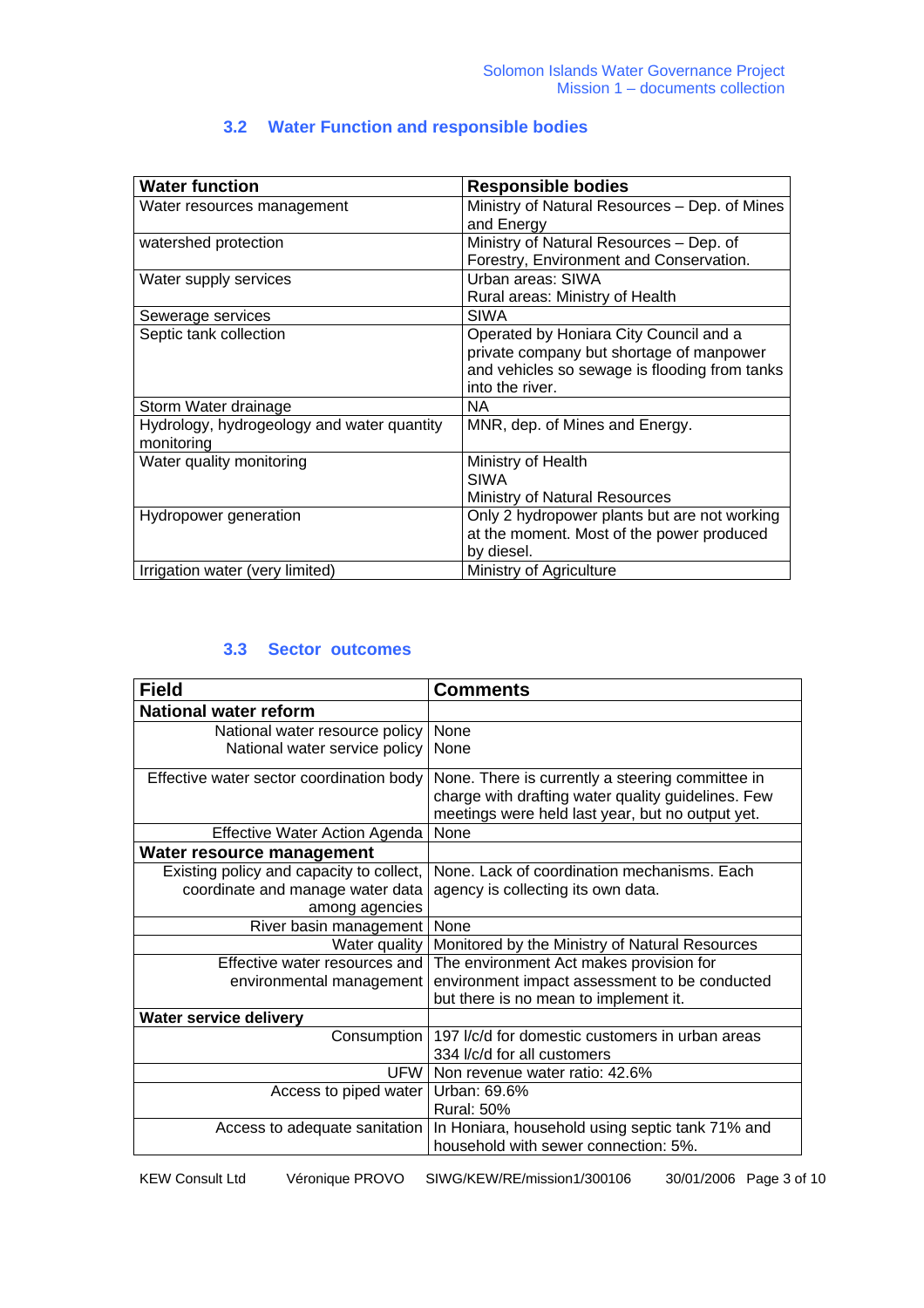|                                                         | SI Households by type of toilets:<br>Flush toilet: 12.6%<br>Pour toilet: 7.6%<br>Pit toilet: 2.5%<br>Ventilated improved pit: 0.2%<br>Other: $0.1\%$<br>No modern toilet or type not stated: 77%                                                                                                                                                                         |
|---------------------------------------------------------|--------------------------------------------------------------------------------------------------------------------------------------------------------------------------------------------------------------------------------------------------------------------------------------------------------------------------------------------------------------------------|
| Water related disease                                   | Still need to be collected                                                                                                                                                                                                                                                                                                                                               |
| Non-revenue water collection                            | 42.6% in urban areas<br>water losses from leakage: about 40%                                                                                                                                                                                                                                                                                                             |
| Collection and treatment of urban<br>wastewater         | No water treatment facilities except chlorination<br>disinfections facilities<br>Only Central hospital and the private companies<br>Solbrew and Solomon Tobacco have wastewater<br>treatment plants.                                                                                                                                                                     |
| Cost recovery for urban water services                  | In 2004, SIWA total revenue was SI\$ 17.2 million<br>and expenses (including capital costs), SI\$ 12.3<br>million. Profit: 4.8 million or 28% of total revenue.<br>Commercial water bills: 60% of income<br>Sewerage income: 10% of total revenue.                                                                                                                       |
| Private sector participation in urban<br>water services | Septic tank sludge.                                                                                                                                                                                                                                                                                                                                                      |
| Awareness programs in schools and for<br>public         | Awareness campaign have been undertaken in<br>areas supplied by SIWA to limit water consumption<br>and inform about billing.<br>It has been said that provincial governments are<br>also conducting awareness session in villages for<br>water conservation and water supply system basic<br>maintenance. More awareness programmes are<br>needed but the lack of funds. |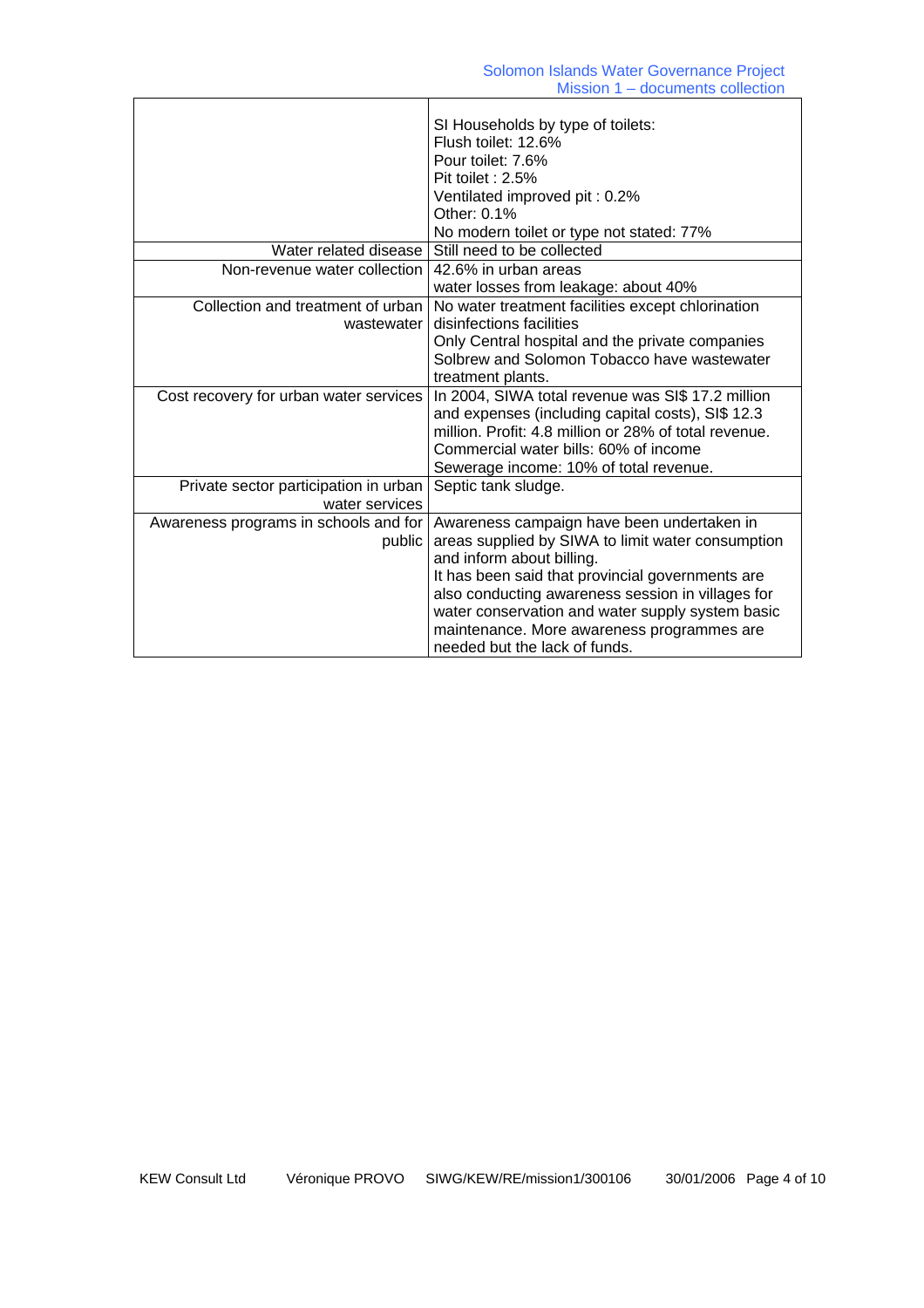# **3.4 Challenges and Issues**

| <b>Theme</b>                                  | <b>Existing tools</b>                                                                                                                                                                    | <b>Shortcomings</b>                                                                                                                                                                                                                                                                                                                                                                                                                                                            | <b>Existing projects</b>                                                                                                                                                                                                                          |
|-----------------------------------------------|------------------------------------------------------------------------------------------------------------------------------------------------------------------------------------------|--------------------------------------------------------------------------------------------------------------------------------------------------------------------------------------------------------------------------------------------------------------------------------------------------------------------------------------------------------------------------------------------------------------------------------------------------------------------------------|---------------------------------------------------------------------------------------------------------------------------------------------------------------------------------------------------------------------------------------------------|
| Planning and management of<br>water resources | Legislations:<br>- River water's ordinance 1969<br>SIWA Act 1992<br>Environment Act 1998<br>Public health ordinance 1970<br>- Forest Act 1998<br>- Draft Water Resources act.            | Lack of:<br>$\blacksquare$<br>comprehensive water assessment (no reliable hydrological data, no<br>representative national hydrological network, little understanding of<br>hydrology and water resources).<br>appropriate water resources governance<br>legislative framework<br>$\blacksquare$<br>coordinative approach by agencies involved in water management<br>$\blacksquare$<br>River Water's ordinance inadequate as only few rivers are protected<br>under this act. | Funds from GEF UNESCO<br>for hydrological equipments<br>Hydrological assistant on<br>SOPAC-NIWA hydrology<br>training programme.                                                                                                                  |
| Water resources and<br>development            | Water catchments declaration.                                                                                                                                                            | Logging (especially uncontrolled) and traditional slash-and-burn<br>agriculture have negative impact on surface water resources quality and<br>quantity.<br>Land issues and resources ownership: Major Problem for<br>implementation when water source catchments are on customary land.                                                                                                                                                                                       |                                                                                                                                                                                                                                                   |
| <b>Water quality</b>                          | Public health Ordinance<br>National Drinking guidelines<br>committee (to review existing quality<br>monitoring practices and establish a<br>national guideline but not completed<br>yet) | Lack of capacity to ensure water analysis in-country<br>Water quality threatened by logging and mining.<br>Environment Act makes provision for PEAR and EIA for any<br>development but there it is not applied due to lack of qualified personnel.                                                                                                                                                                                                                             | Project funded by JICA for<br>the improvement of water<br>supply and waste water<br>service in Honiara and 4<br>other centres.<br>Establishment of a national<br>water quality guideline<br>committee.                                            |
| <b>Island vulnerability</b>                   | Dialogue on climatic vulnerability and<br>change related to water between govt<br>and NGO attempted                                                                                      | Flooding and droughts<br>No hydrological stations with capability for flood warning.                                                                                                                                                                                                                                                                                                                                                                                           | Awareness programme on<br>hydrology on radio<br>conducted by the National<br>Disaster Management<br>Office                                                                                                                                        |
| Awareness                                     |                                                                                                                                                                                          | Low level of literacy<br>Lack of basic water related data to back up awareness programme<br>Women are not included in decision making process for water.                                                                                                                                                                                                                                                                                                                       | Awareness programme on<br>hydrology on radio<br>SIWA conducted public<br>awareness programme<br>through radio and schools<br>Awareness workshops for<br>government undertaken by<br>ADB, Ausaid and USP but<br>general election in March<br>2006. |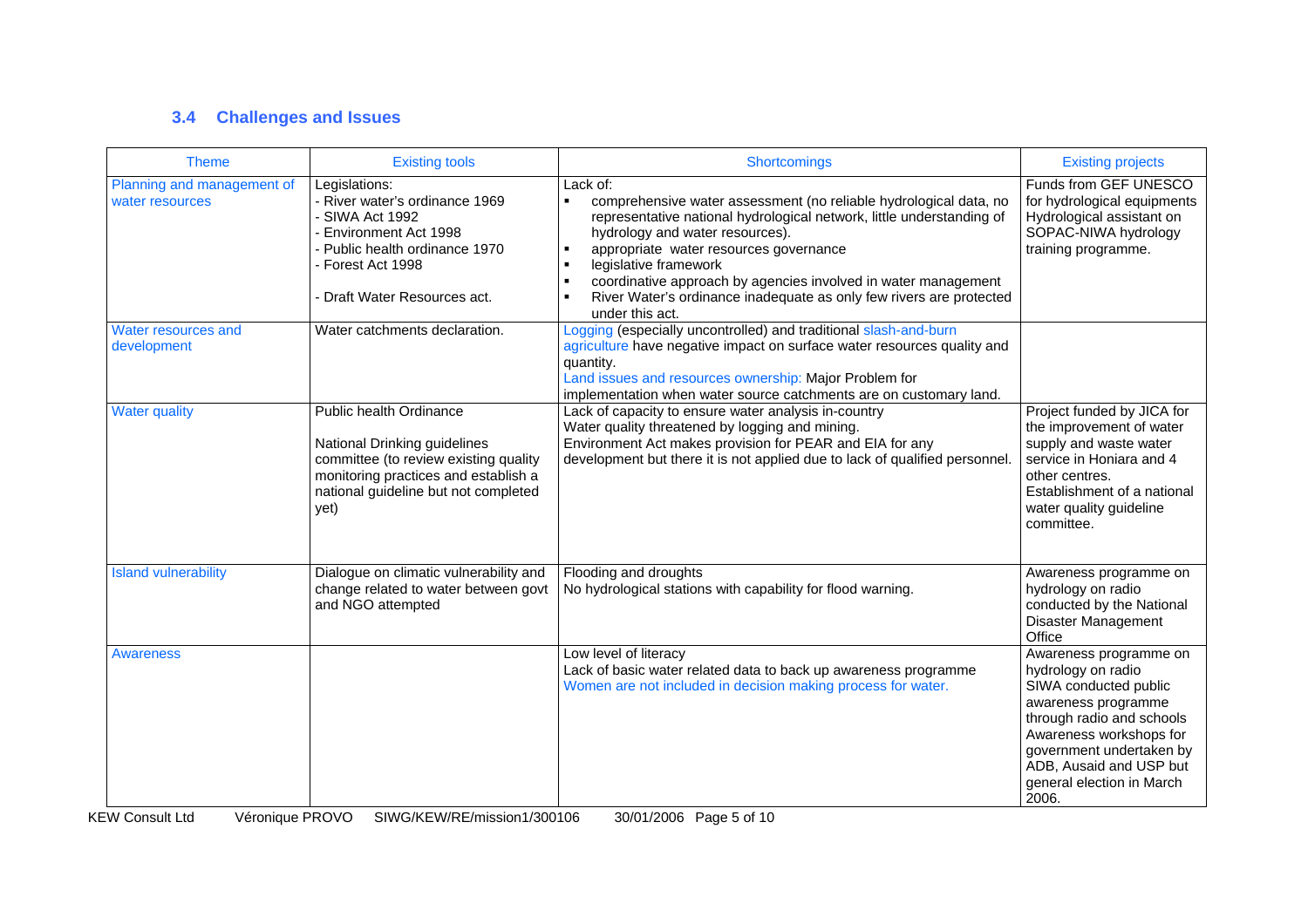#### Solomon Islands Water Governance Project Mission 1 – documents collection

| <b>Theme</b>               | <b>Existing tools</b> | <b>Shortcomings</b>                                                                                                                                                                                                                                        | <b>Existing projects</b>                                                                                                                                                                                                                                    |
|----------------------------|-----------------------|------------------------------------------------------------------------------------------------------------------------------------------------------------------------------------------------------------------------------------------------------------|-------------------------------------------------------------------------------------------------------------------------------------------------------------------------------------------------------------------------------------------------------------|
| <b>Technology</b>          |                       |                                                                                                                                                                                                                                                            |                                                                                                                                                                                                                                                             |
| Institutional arrangements |                       | No national water resources policy<br>No comprehensive water resources legislation.<br>Need for effective coordination of various agencies and<br>stakeholders (NGO, private sector, communities) for water<br>management.<br>Training staff is a problem. |                                                                                                                                                                                                                                                             |
| <b>Finance</b>             |                       | Lack of financial resources.<br>Only urban areas supplied by SIWA are commercially viable.<br>Provincial governments lack of qualified staff and funds to<br>properly maintain rural water supply systems.                                                 | WB and JICA, financial<br>restructuring of SIWA to improve<br>revenue and sustainability of<br>service in urban area.<br>Billing system for urban areas has<br>just been upgraded with data<br>capture devices for meter reading<br>(before done manually). |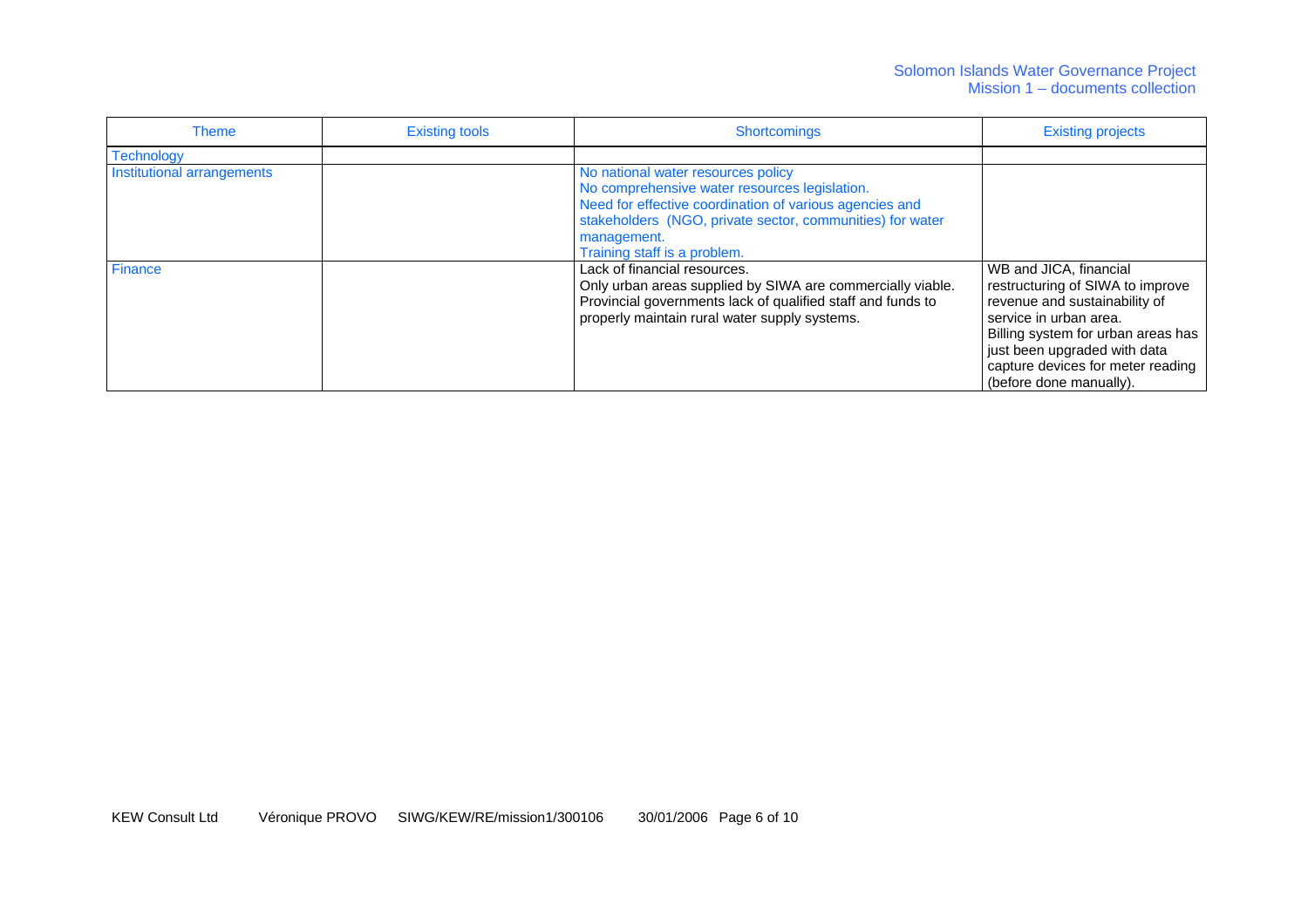## **4 Documents collected**

## **4.1 Legislation**

- SIWA Act, 1992
- River waters acts, 1969
- Environment Act, 1998
- Lands and titles act
- **Forestry Act**
- Mines and Minerals Act
- Public health Ordinance, 1970
- Water supply act
- Tentative water resources act, draft, 1992

#### **4.2 Strategic papers**

- National Economic Recovery, Reform and development plan 2003-2006, Government of Solomon Islands
- Department of Mines and Energy Corporate plan, 2004 (latest report available)
- Ministry of Health Activities report, 2004 (written in October 2005). *To be emailed by Charlie Bepapa.*

### **4.3 Reports and studies**

- Solomon Islands water management and institutional issues, UNDP mission report, 1989
- Study for rehabilitation and improvement of SIWA's water supply and sewerage, JICA, 2005.
- Solomon Islands Population and housing census, 1998

All these documents are saved in the shared files (KEW Project> SIWG)

# **5 Constraints and issues for the Water Governance project**

### **5.1 Government's involvement**

Water is not a priority of the government. It appears that several workshops and training have been undertaken regarding water governance and water resources management targeting government and governmental agencies. Nevertheless, it seems that the IWRM approach is not very well known.

The government agencies representatives, involved in water resources management, met all stressed the need for a comprehensive legislation.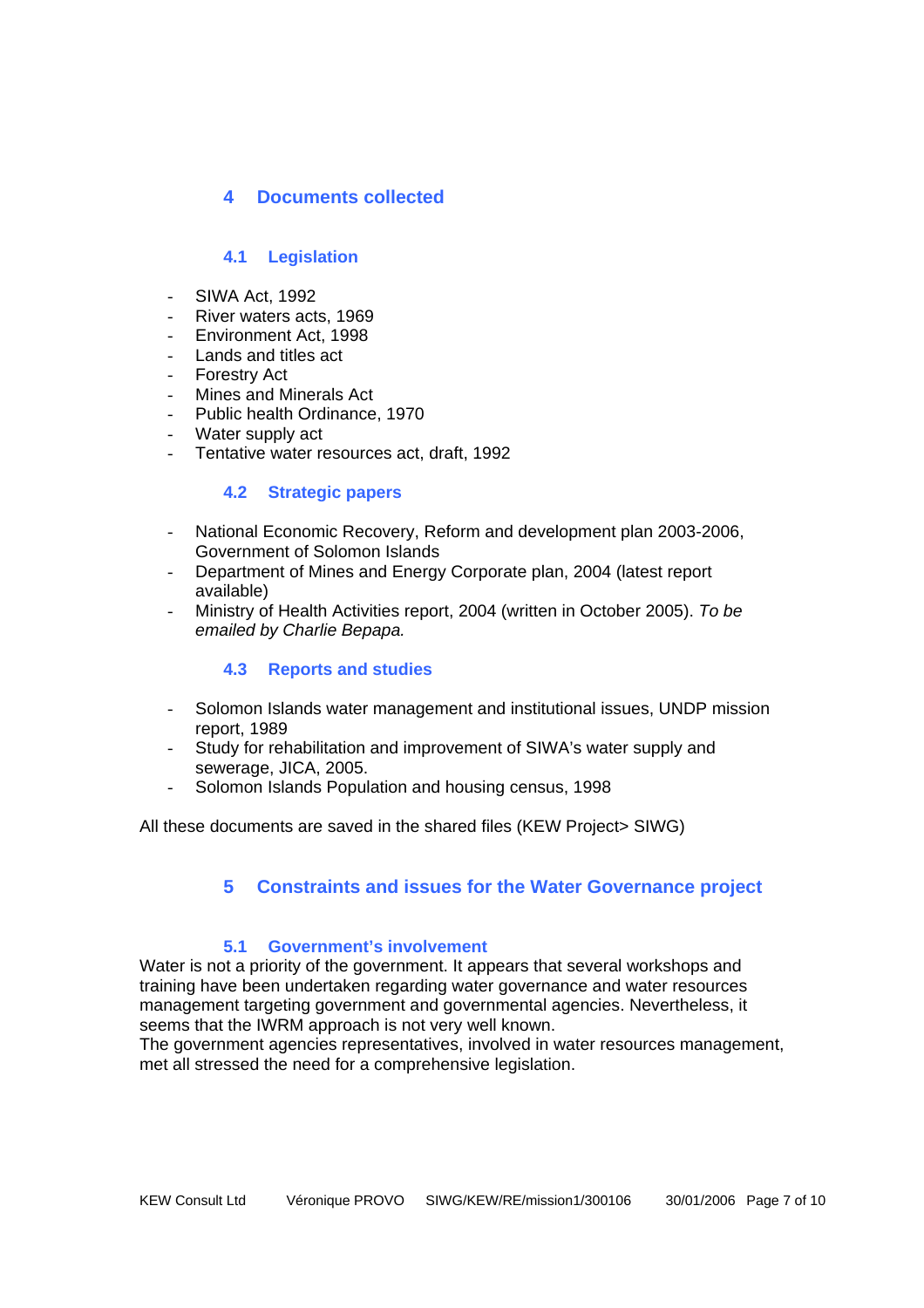#### **5.2 Lack of resources**

Where legislation is existing and provide effective tools, there is a lack of resources to enforce the law. For example, the Environment Act is making provision for EIA and PEAR to be conducted for any development but this is not apply due to the lack of resources (both human and financial). The drafting of a new comprehensive water resources act will not solve water issues, if the law is not applied. Therefore this should be considered as a part of a global water resources strategy supported by adequate funding and capacity building for implementation.

#### **5.3 Fragmented management of water resources**

It has been felt that this project is solely seen as a way to complete the long time awaited water resources act, but is not really considered in its entirety which is a set of pilot projects to move towards good water governance. Moreover, it is driven by the department of Mines and Energy under the Ministry of Natural Resources and there is no involvement of other agencies which reflects the fragmented management of water sector. A stakeholders general meeting to explain the goals of this project and possible areas of change should enable better understanding of what can be achieved and ensure this opportunity is fully exploited.

## **6 Possible target areas for pilot projects**

- Policies setting goals for water sector, water use, protection and conservation.
- Legislative framework rules to follow to achieve policies and goals (water laws cover ownership of water, permits to use it, transferability of those permits, customary entitlements, regulatory norms for conservation, protection, priorities, and conflict management.)
- Creating an organizational framework forms and functions (clear demarcation of responsibilities, co-ordinating mechanisms, jurisdictional gaps or overlaps, match responsibilities with authority and capacities for action).
- Awareness developing awareness for decision makers, water managers and professionals, for regulatory bodies and empowerment of civil society.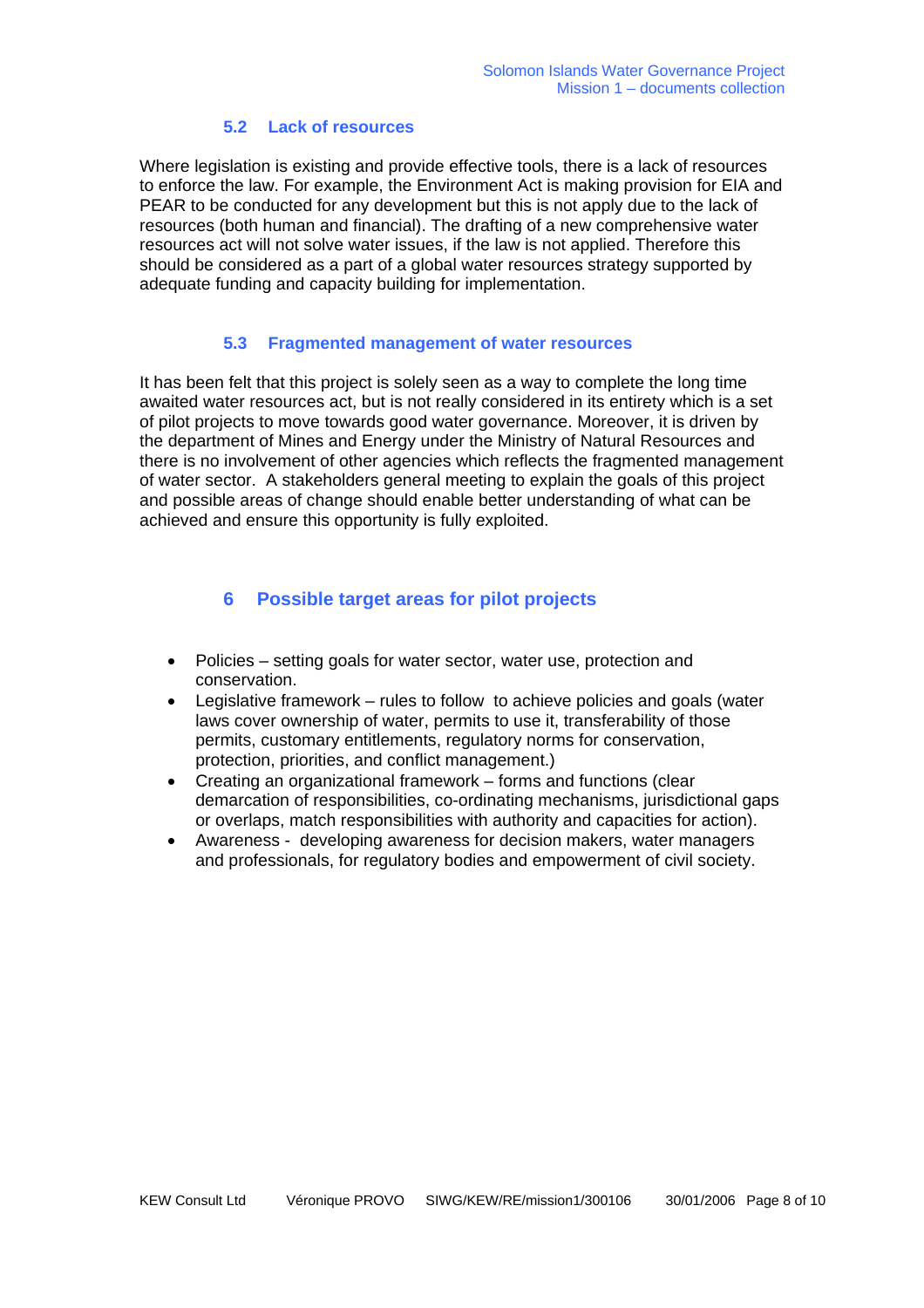### **ANNEX1: Minutes of the meeting with SIWA**

*Friday 21st January* 

*Freda UNUSI, Senior Sales and Customers Service Officer [\(funusi@siwa.com.sb](mailto:funusi@siwa.com.sb)) John WAKI, General Manager, [\(jwaki@swa.com.sb\)](mailto:jwaki@swa.com.sb)*

SIWA started operations in 1994 and is responsible for water supply and sanitation in urban areas, namely Honiara, Tulagi, Auki and Noro.

# Land issues

The major problem faced by SIWA is land issues. Resources owners' claims are very high as logging and mining companies are paying high compensations. Legislation makes provision of compulsory acquisition but it's very hard to apply. John said there is a need for standard procedures for compensation and said the creation of "trustees" like in Fiji could be a good solution to address issues with customary land owner and invest money from compensation fees in funds. The other problem is land registration and legal ownership. There are many land disputes and it is sometimes hard to identify the owner. In some cases, many tribes and sub-tribes are living along a pipeline leading to having one lease and many sublease.

#### Urban Water supply

SIWA has 8000 customers , all metered but about 1900 meters are not functioning. The undergoing project funded by JICA should address the problem. Average consumption is estimated at 196 litre/capita/day. This good performance is attributed to the water conservation programme which combines awareness and aggressive tariff policy.

Tariff structure:

| Domestic | 1\$ per KL if consumption < 30KL per day  |
|----------|-------------------------------------------|
| rate     | 2.42\$ per KL if consumption>30KL per day |
|          | Commercial 5.60\$ per KL                  |
| rate     |                                           |

UFW represents about 50% of non-revenue water. The JICA project also aims at addressing this issue.

#### Water Quality

Water quality is regularly checked by the environmental department within SIWA. Water is chlorinated. Water from boreholes is not treated as quality is good. There is a need for a national laboratory under the Ministry of health which should be part of recommendations made by the Committee currently in charge with drafting a Water Quality Guidelines.

#### Financial

Revenue collection is 100% but this is not including arrears. The revenue is barely enough to cover O&M and capital works. Electricity bills are very high and reducing costs is a priority as well as high leakage.

#### Human resources

The main problem is staff training but not lack of personnel.